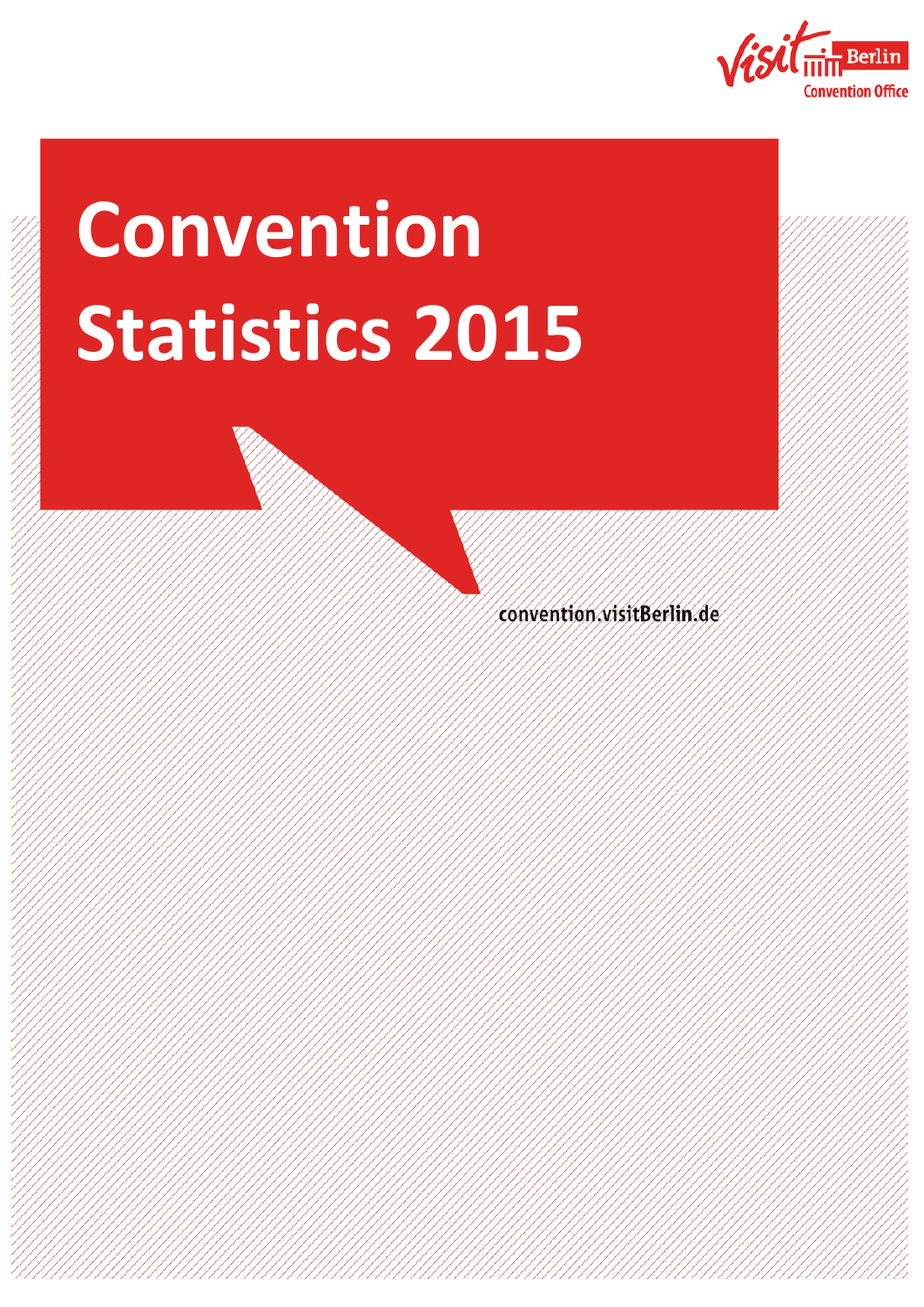

### **Executive Summary**

- Data about the Berlin MICE market was first collected in 2002. In the past 14 years, Berlin's meetings and conference industry has continued to grow and gain in significance.
- In addition to the city's growing position as a leading international destination for conventions and meetings, the German capital has become increasing important as a centre for business and a top location for start-ups, facts which continue to drive the number of meetings, conferences and continuing education events held each year in Berlin. With the most start-up companies in Germany, Berlin is the country's start-up capital, with more than 2,500 start-ups in Berlin. According to an analysis by Ernst & Young, venture capitalists invested a total of €2.1 billion in Berlin start-ups in 2015; London's start-up scene, by comparison, only saw €1.7 billion in funding last year. (Source: Handelsblatt; January 2016) According to a McKinsey study, Berlin may well become the leading start-up capital in Europe by 2020, with the potential of 100,000 new jobs being created by start-ups. Approximately 40,000 of them would be in the start-ups themselves and additional 60,000 would be from the multiplier effect, where each new workplace creates the need for additional workers. Berlin is particularly considered a centre for IT start-ups and topics related to IT, digitalization, etc. are a growing area for meetings in Berlin. In 2015, more than fifty events addressing digitalization were held in the German capital. (Source: visitBerlin Press Release, 19.11.2015)
- Also, the hotel boom in the capital appears to be unabated: new hotel projects have been announced for 2016-2018 that will add another 4,000 rooms to the city's inventory.
- **2015** also represented another milestone for a major player in Berlin's MICE market: The Estrel, Europe's largest hotel, convention and entertainment facility, added another building for conferences. Convention Hall II provides an additional 10,000  $m^2$  of meeting space. Extending over three levels, the new Convention Hall II offers a plenary hall with 4,600  $m^2$  with space for 5,200 participants, a 1,050  $m^2$ hall offering room for 900, a foyer with 700 m<sup>2</sup>, and four conference rooms for up to 100 people each, and three lounges. The entire Estrel Congress & Exhibition Center now has 25,000  $m^2$  available for conventions, meetings, special exhibitions, and events and can accommodate events for up to 12,000 visitors at a time.
- Since data began to be collected about the Berlin MICE market in 2002, the meetings and convention business in Berlin has seen very dynamic growth. The number of providers has increased from 245 in 2002 to 350 in 2015, representing an increase of 43%.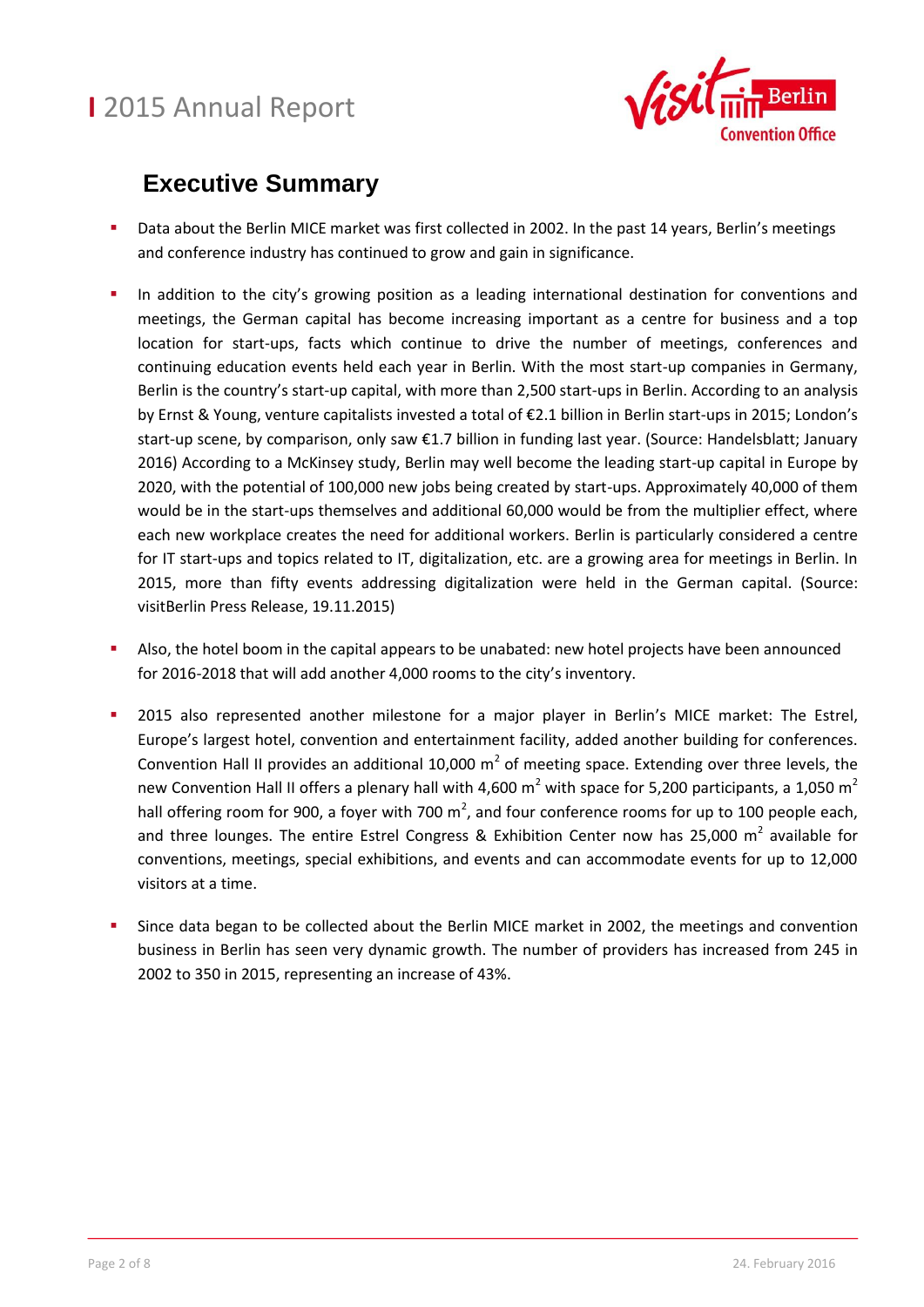

#### **Steady increase in providers in Berlin: number of hotels, convention centres, locations**



*Source: ghh consult 2016 per congress-berlin.net*

\* Note: from 2013, two providers previously listed as convention centres are now classified as locations.

- The 350 providers counted in 2015 offer meeting space totalling approx. 498,000 m².
- The largest number of providers is made up by the 191 hotels on the list (equalling 55% of providers), that together offer about 136,000 m² of meeting space (27% of the total available space).
- The largest amount of space, however, is offered by the 155 unusual venues or locations (representing 44% of the providers) with 311,000 m² of meeting space (63% of the total).
- The four convention centres make up 1% of the providers, but provide around 51,000  $m^2$  (10%) of the available meeting space and are thus important pillars of the city's MICE sector.
- More than a third (36%) of the conference hotels and all of the convention centres participated in congress.net in 2015. They represent some 76% of the total space offered by Berlin venues of this type.
- Among other locations, 36 participated in congress.net, representing 55,000  $m^2$  of meeting space. They represent 18% of the space offered in this category.
- **In 2015, 135,100 events (+3%) were held, welcoming approximately 11.4 million participants (+4%)**
- The number of events has risen by 47% over the last 10 years, while the number of participants has risen by 53%.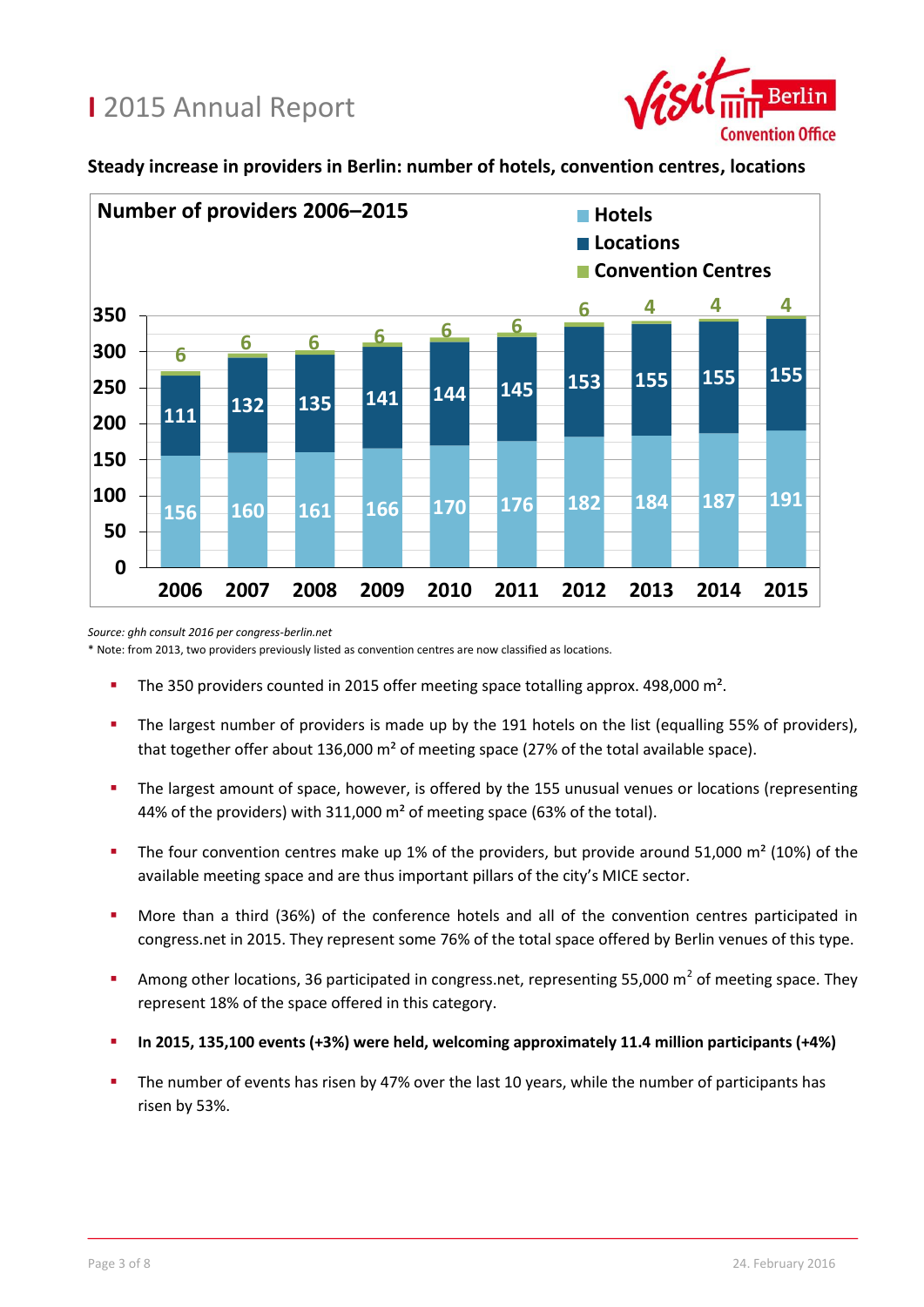

#### **Strong growth in event and participant indexes**



*Source: ghh consult 2016 per congress-berlin.net*

they hosted 118,000 events (+3% over 2014) and some 6.81 million participants (+4% over 2014).

- The four convention centres held about 2,060 events in 2015 (+3%) with around 1.07 million participants (+4%).
- The approx. 15,040 events (+3%) at other locations in 2014 welcomed about 3.49 million participants  $(+4%)$ .
- **Overall, it can be said that the convention market has seen strong growth in 2015** The consistent marketing activities of the BCO in the relevant markets, the attractiveness of Berlin as a MICE destination, and the good economic situation here were crucial drivers.
- The classification of events by size (number of participants per event) remained largely constant in 2015, with a slight shift in favour of larger events.
	- o In 2015, the proportion of events with fewer than 100 participants was 84.6%, almost the same as the previous year (85.1%).
	- o In 2015, the proportion of events with more than 1,000 participants was 0.5%, slightly above the previous year (0.4%).
- In 2015, the average number of participants per event in Berlin was 84, slightly below the average of 83 in the previous year.

A defining role in this is played by Berlin conference hotels: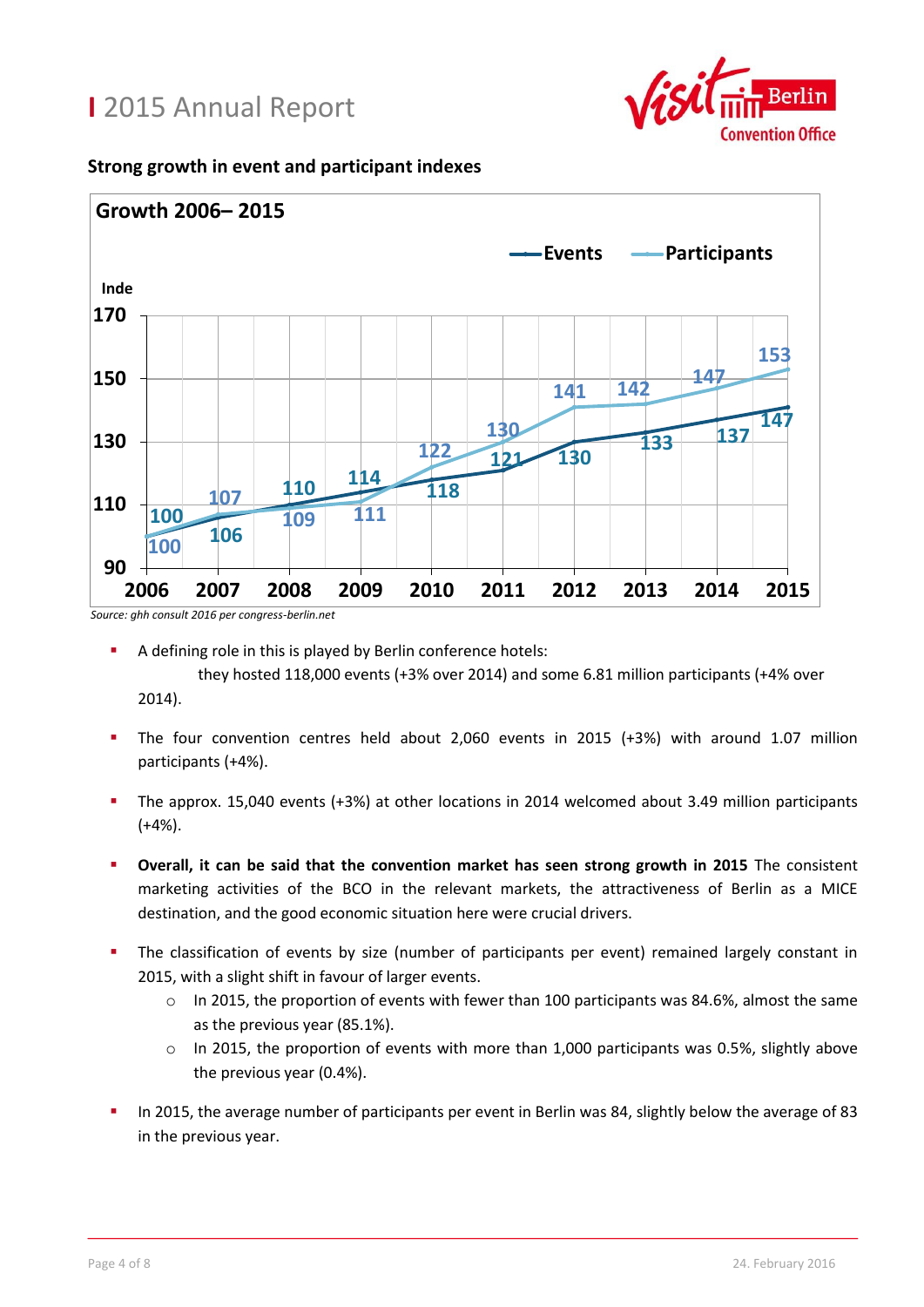

- On average, events lasted 2.0 days in 2015 (1.9 days in 2014). 1.9 days) At the hotels, this figure was 2.1 days in 2015 (up from 2.0 in the previous year); at the convention centres, the average stood at 1.7 days (1.5 in 2014); and events at other locations lasted an average 1.3 days (1.2 in 2014). There is thus a slight trend towards longer events, further testimony of Berlin's attractiveness as a MICE destination.
- One-day events made up 61% of the events held in 2015, a drop from the previous year (63%); multiday events, however, grew in 2015 (39% compared to 37% in the previous year).
- Conferences and meetings continued to dominate Berlin's MICE market, with such events accounting for 49% of the events in 2015 (50% in 2014), Events listed as conventions posted a slight increase with a share of 8% of events, up from 6% the previous year.
- The private sector once again took the lead in organising events in Berlin, being responsible for 69% of all events in 2014 (2014: 70%); whereas professional associations and other organisations were responsible for 23% (2014: 22%) of the gatherings. Public institutions, meanwhile, organised just 7% of the events in 2015 (2014: 6%).
- No changes in terms of who booked events were recorded: as in the previous year, 90% of all events in 2015 were directly booked, 9% were booked by PCOs, with the remainder booked by "other".
- The strongest industries or sectors based on the number of events were Medicine, science & research and IT, electronics, & communications with 12% each (both +1%), followed by political & public institutions, as one would expect for a national capital. At 10% each, the industries' "trade, banking, insurance", "chemicals, pharmaceuticals, cosmetics", and various aggregated under "services" were also strongly represented.
- The highest number of participants came from the medicine, science and research sector, which made up 16% of the total (previous year: 15%). Also the sector "IT, electronics, communications" reached a share of 12% for the first time, a share also reached by "political and public institutions".
- One fifth (20%) of Berlin's events in 2015 were international in character, a slight increase over the previous year (2014: 19%). About 2.3 participants came from abroad in 2015, representing almost onefifth of the total.
- 40% of meeting participants came from the local region in 2015 (2014: 42%), while another 40% came from the rest of Germany (unchanged from the previous year). There was a slight increase in the share of participants coming from abroad: The importance and international appeal of Berlin as a MICE destination for science, business, culture and research, as well as the seat of the most important associations and organizations in Germany was once again reflected by the fact that 12% of participants came from the rest of continental Europe (11% in 2014), 4% from the United Kingdom (3% in 2014), 3% from the USA/Canada (no change) and 1% from other continents (also no change).
- **Berlin's meetings and convention market generated about 7.5 million overnight stays in 2015. This is an increase of approx. 7% over the previous year.**
- The number of overnight stays occasioned by meetings and conventions in Berlin has grown by more than 86% in the past ten years to 7.5 million in 2015. This demonstrates the importance of the MICE market to Berlin's hotel industry.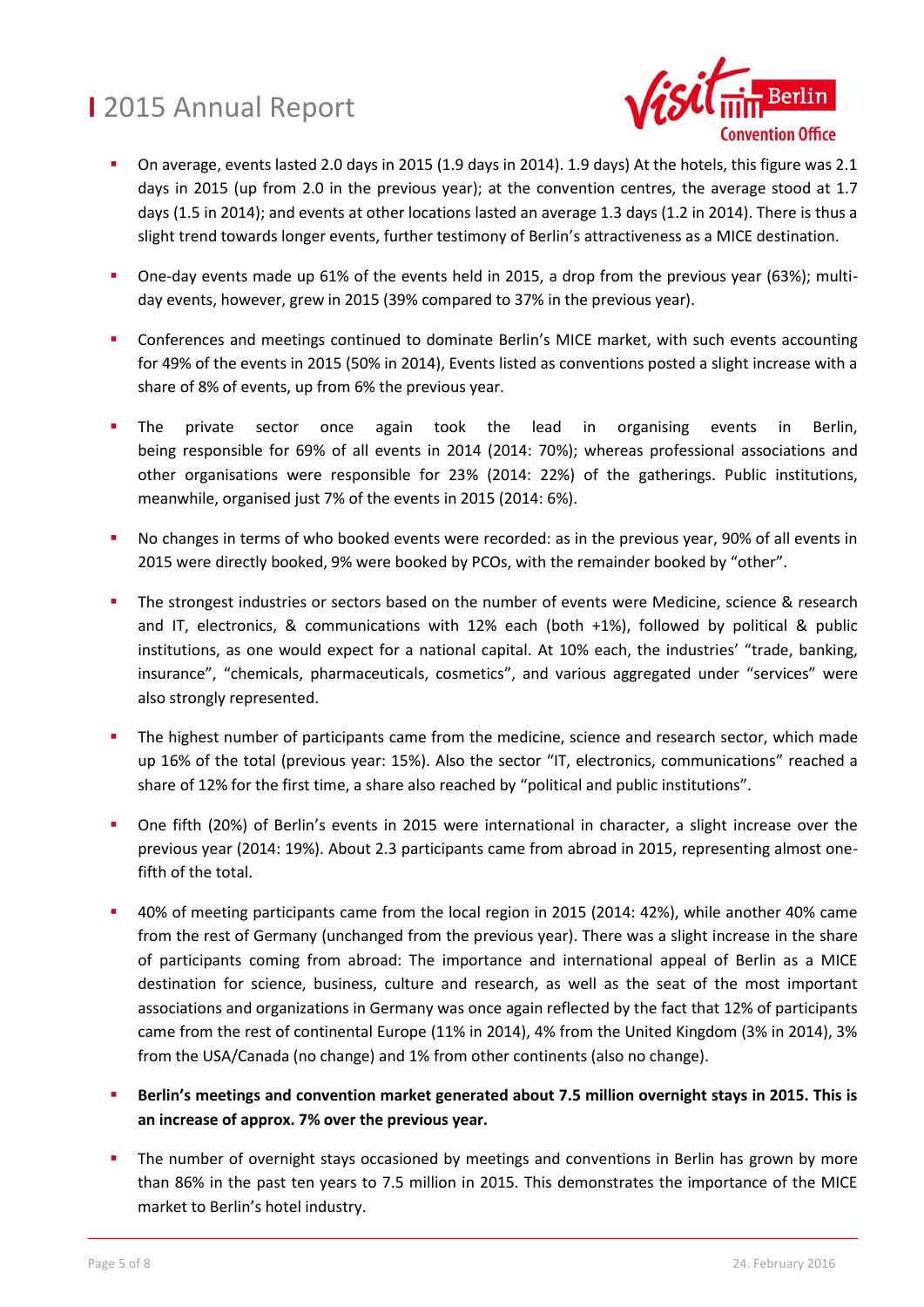

#### **More than 86% growth in number of nights from the meeting and convention market**



- **The economic implications for Berlin are considerable. The revenues generated by people attending meetings and conventions equalled €2.310 billion in 2015, representing 5% year-on-year growth (2014: €2.197 billion)**
- In the past 10 years, the revenues generated by Berlin's MICE market have risen by approx. 75%.



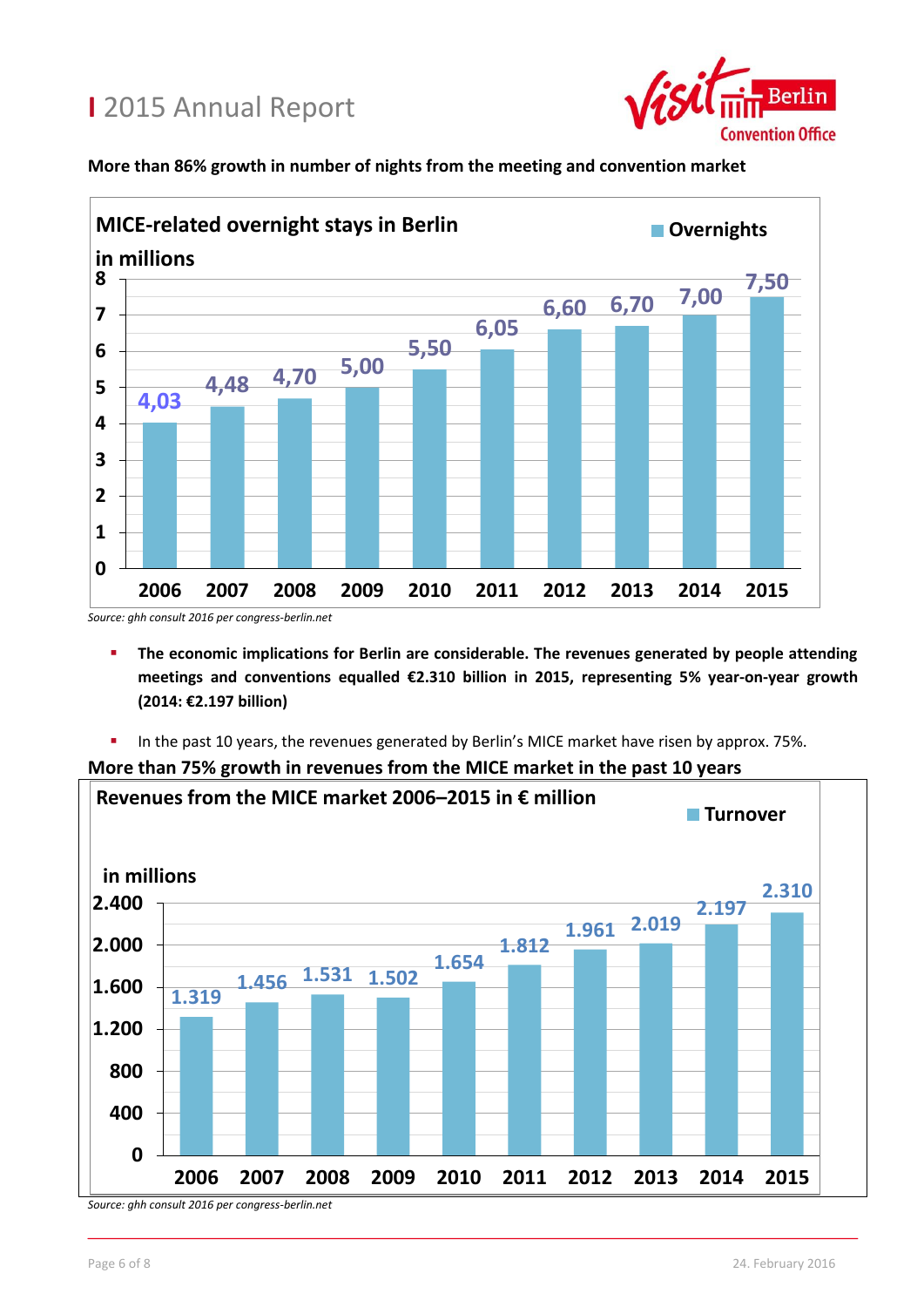

- The **average amount spent by each participant** was about **€203** in 2015, up from €201 the year before.
- The number of full-time jobs attributable to the MICE sector in Berlin rose from 38,000 in 2014 to around 39,500 in 2015, representing an increase of approximately 4%.

**Key figures for the Berlin conference and convention market in 2015**



*Source: ghh consult 2016 per congress-berlin.net*